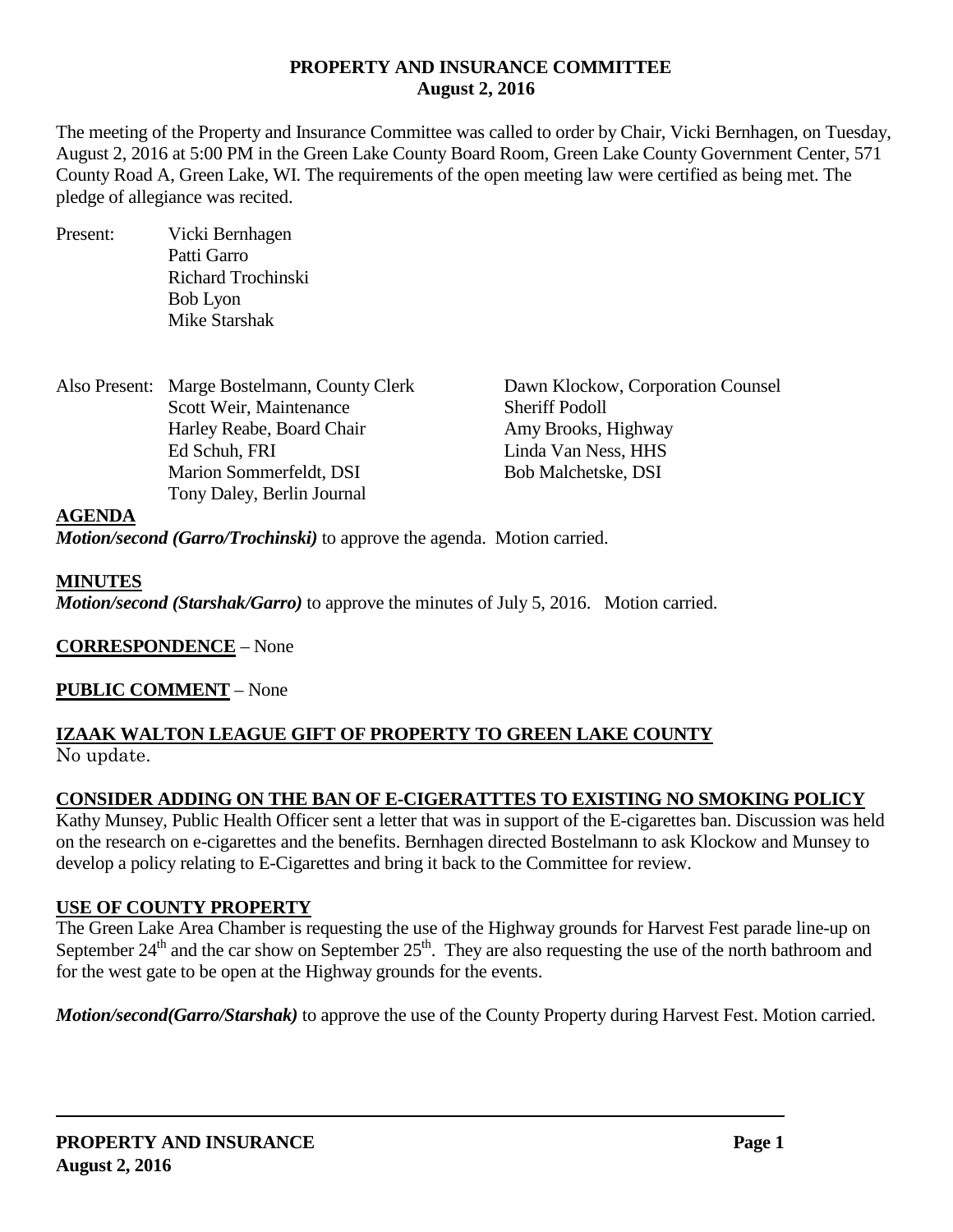### **PURCHASE REQUESTS**

**Highway:**

Commissioner's Vehicle Sondalle, Berlin \$22,955.10

Homan, Ripon \$27,745.00

Gagne, Princeton  $$22,661.00$  – recommended

*Motion/second(Garro/Lyon)* to approve the purchase of the commissioners vehicles as requested. Motion carried.

## **MONTHLY VOUCHERS**

Vouchers were presented:

| Purchasing:  | \$11,949.32 |
|--------------|-------------|
| Maintenance: | \$7,260.29  |
| Radio Tower: | \$62.64     |
| Parks:       | \$10,100.30 |
|              |             |

*Motion/second(Garro/Starshak)* to approve the vouchers as presented. Motion carried.

# **RESOLUTIONS/ORDINANCES** – None

# **GREEN LAKE MULTI USE TRAIL**

A phone conference has been scheduled with the Department of Transportation and the Department of Natural Resources on August  $8<sup>th</sup>$  between 9 and 11 AM.

# **FOLLOW-UP ON ROOF REPAIR FUNDING FOR FAIR BUILDINGS**

Lyon reported that the Finance Committee approved funding for the repairs for the Fair buildings. The Committee directed Weir to move forward with the project.

# **HHS REQUEST TO AUTHORIZE SEARCH FOR ARCHITECT FOR FRI**

Reabe stated that he serves on the HHS Board and recommends that an architect be brought in to review the FRI building. A request for proposals can be developed and sent out. Discussion was held on the additional cost versus cost savings in having a professional review the need and propose a solution. Discussion held on ownership, value of building and cost of improvements and other buildings that have been looked at as a possible replacement to the building.

## **HEALTH INSURANCE 2017**

• Personnel Recommendation to stay with Group Health Trust

Bostelmann explained to the Personnel Committee recommended that the County remain with the Group Health Trust in 2017. Discussion held.

*Motion/second(Garro/Lyon)* to approve the recommendation and stay with the GHT for 2017. Motion carried.

## **2017 BUDGET**

Maintenance – No change in the levy. Parks – No change in levy. Purchasing/Utilities – reduction in levy Insurance – reduction in levy *Motion/second(Garro/Lyon)* to approve the 2017 budgets. Motion carried.